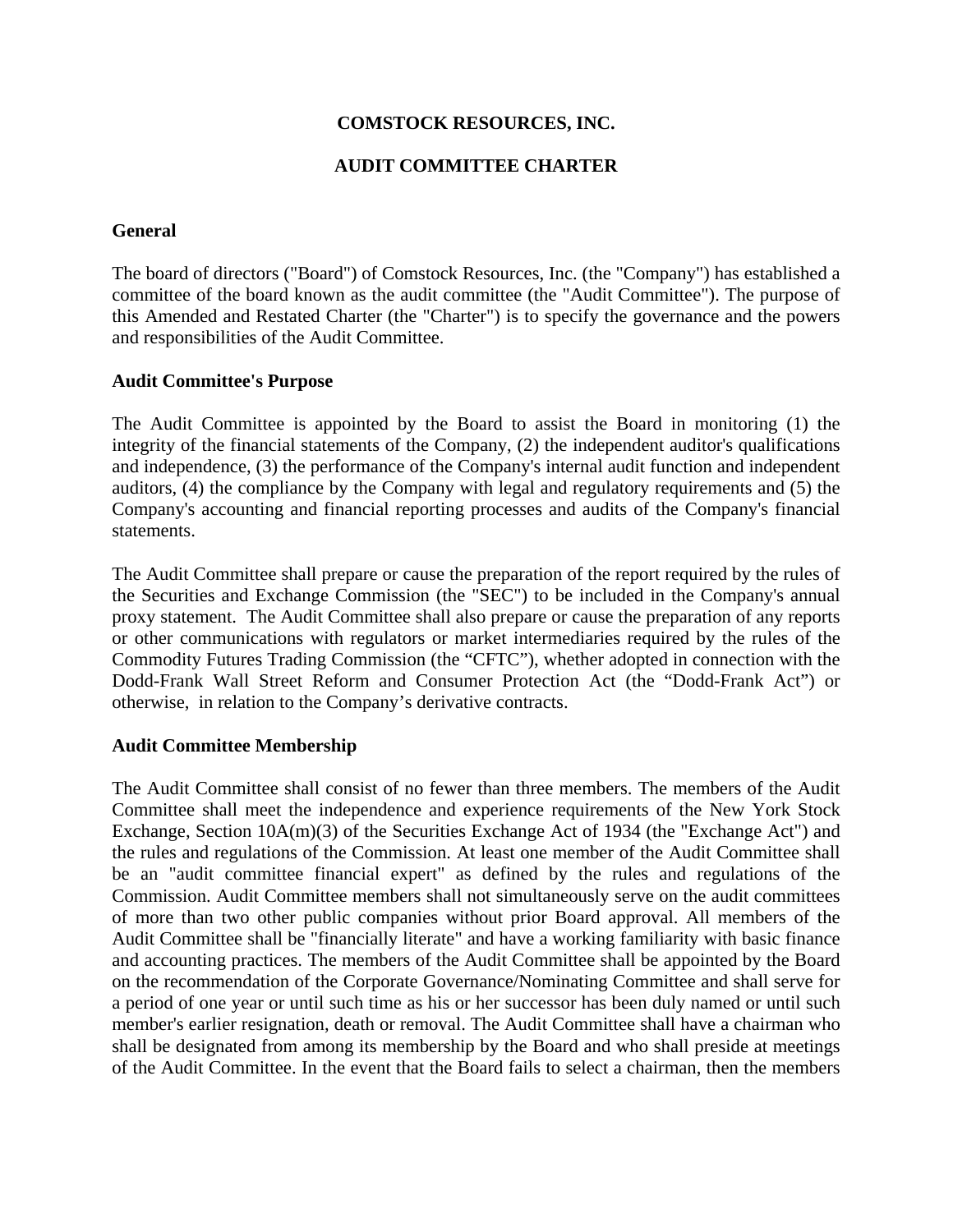of the Audit Committee shall select a chairman. Audit Committee members may be removed (with or without a cause) and replaced by the Board.

# **Meetings**

The Audit Committee shall meet as often as it determines is necessary to carry out its duties and responsibilities, but not less frequently than quarterly. The Audit Committee shall meet periodically with management, the internal auditors and the independent auditor in separate executive sessions. The Audit Committee may request any officer or employee of the Company or the Company's outside counsel or independent auditor to attend a meeting of the Committee or to meet with any members of, or consultants to, the Committee.

The chairman of the Audit Committee shall designate a person who need not be a member thereof to act as secretary and minutes of its proceedings shall be kept in minute books provided for that purpose. The agenda of each meeting will be prepared by the secretary and, whenever reasonably practicable, circulated to each member prior to each meeting.

### **Committee Authority and Responsibilities**

The Audit Committee shall have the sole authority to appoint or replace the independent auditor (subject, if applicable, to shareholder ratification). The Audit Committee shall be solely and directly responsible for the compensation and oversight of the work of the independent auditor (including resolution of disagreements between management and the independent auditor regarding financial reporting) for the purpose of preparing or issuing an audit report or related work, and shall have sole power to approve all audit engagement fees and terms. The independent auditor shall report directly to the Audit Committee.

The Audit Committee shall preapprove all auditing services and permitted non-audit services (including the fees and terms thereof) to be performed for the Company by its independent auditor. Notwithstanding the foregoing sentence, pre-approval shall be required if: (i) the aggregate amount of non-audit services is less than the lesser of: (A) 5% of the total amount paid by the Company to the auditor during the fiscal year in which the non-audit services are provided, or (B) \$10,000 during such fiscal year, (ii) such services were not recognized by the Company as non-audit services at the time of the engagement, and (iii) such services are promptly brought to the attention of the Audit Committee and, prior to the completion of the audit, are approved by the Audit Committee or by one or more Audit Committee members who have been delegated authority to grant such approvals. The Audit Committee may form and delegate authority to subcommittees consisting of one or more members when appropriate, including the authority to grant preapprovals of audit and permitted non-audit services, provided that decisions of such subcommittee to grant preapprovals shall be presented to the full Audit Committee at its next scheduled meeting.

The Audit Committee shall have the sole authority to review and approve the Company's use of derivatives and swaps as part of a strategy to hedge or mitigate risks to the Company's business of producing and selling crude oil and natural gas arising from fluctuations in the market prices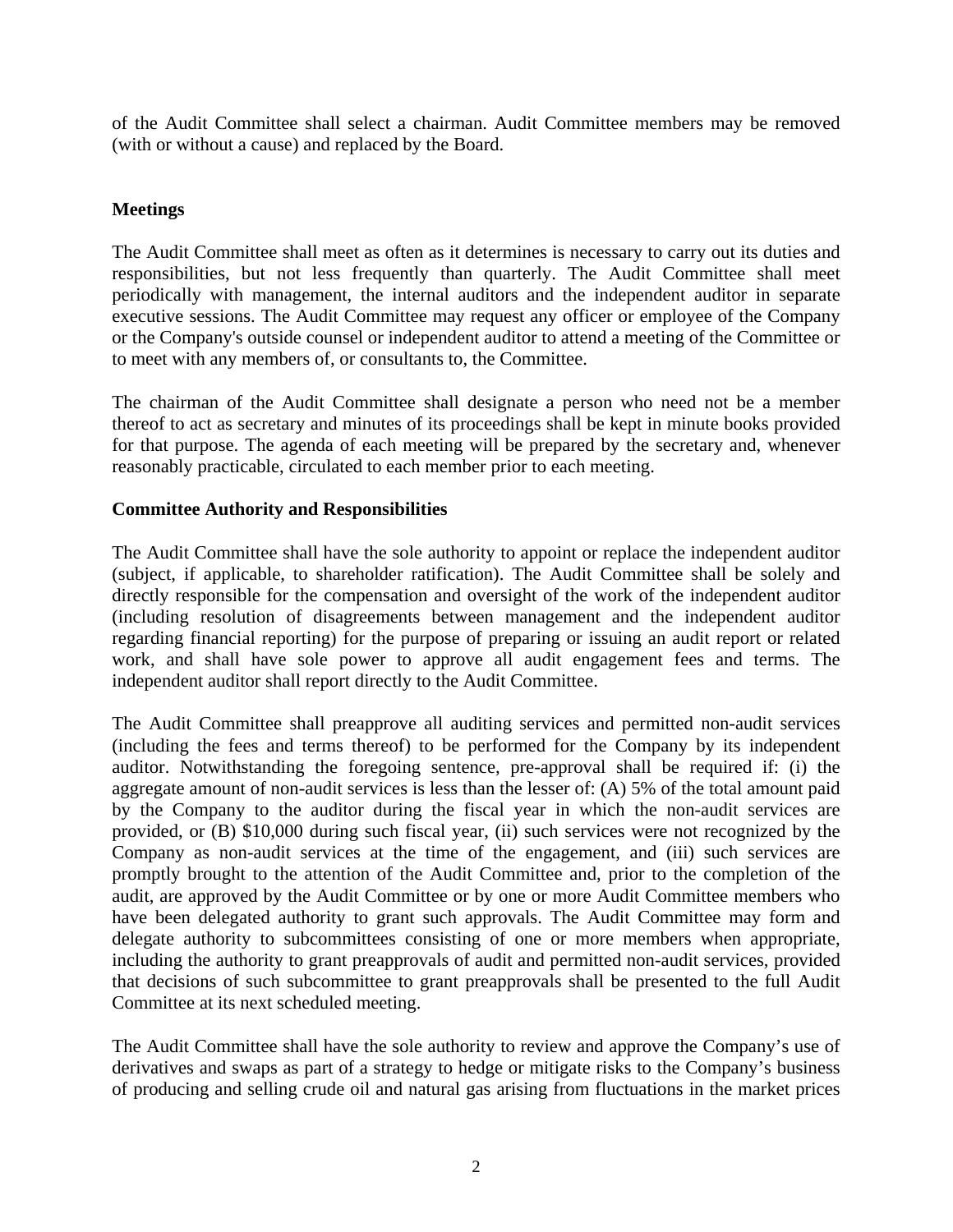of these commodities. The Audit Committee shall have the authority, without prior Board approval, to evaluate and preapprove the entry by the Company into all derivative transactions, including transactions that may be subject to the swap regulations under the Dodd-Frank Act and others that may be exempt or excluded from those regulations. With respect to derivative transactions involving "swaps," as defined under the Dodd-Frank Act, the authority of the Audit Committee shall include the authority to review and approve the entry by the Company into transactions that are exempt from both the mandatory swap clearing and the mandatory swap execution requirements imposed by Sections  $2(h)(1)$  and  $2(h)(8)$ , respectively, of the Commodity Exchange Act (as it may be amended from time to time, the "CEA") under the Dodd-Frank Act because the Company qualifies for the exception to such mandatory swap clearing and execution requirements (the "End-User Exception") contained in Section 2(h)(7) of the CEA based on the criteria set forth therein. The Audit Committee shall have the authority, in its discretion, to review and approve swap transactions eligible for the End-User Exception on an individual basis, as they are entered into, or, as permitted by the CEA, on a "blanket" basis for a period of no more than 365 days from the date of the election to use the Exception for such swaps.

The Audit Committee shall have the authority without prior Board approval, to the extent it deems necessary or appropriate, to retain (and approve compensation of) independent legal, accounting or other advisors. The Company shall provide for appropriate funding, as determined by the Audit Committee, for payment of compensation to the independent auditor for the purpose of rendering or issuing an audit report and to any advisors employed by the Audit Committee.

The Audit Committee shall make regular reports to the Board. The Audit Committee shall review and reassess the adequacy of this Charter annually and recommend any proposed changes to the Board for approval. The Audit Committee shall annually review the Audit Committee's own performance and self-evaluate its own effectiveness. The Audit Committee, to the extent it deems necessary or appropriate, shall also:

- 1. Review and discuss with management and the independent auditor the annual audited financial statements, including disclosures made in management's discussion and analysis, and recommend to the Board whether the audited financial statements should be included in the Company's Form 10-K.
- 2. Review and discuss with management and the independent auditor the Company's quarterly financial statements prior to the filing of its Form 10-Q, including the results of the independent auditor's review of the quarterly financial statements.
- 3. Discuss with management and the independent auditor significant financial reporting issues and judgments made in connection with the preparation of the Company's financial statements, including any significant changes in the Company's selection or application of accounting principles, any major issues as to the adequacy of the Company's internal controls and any special steps adopted in light of material control deficiencies.
- 4. Review and discuss quarterly reports from the independent auditors on:
	- (a) All critical accounting policies and practices to be used.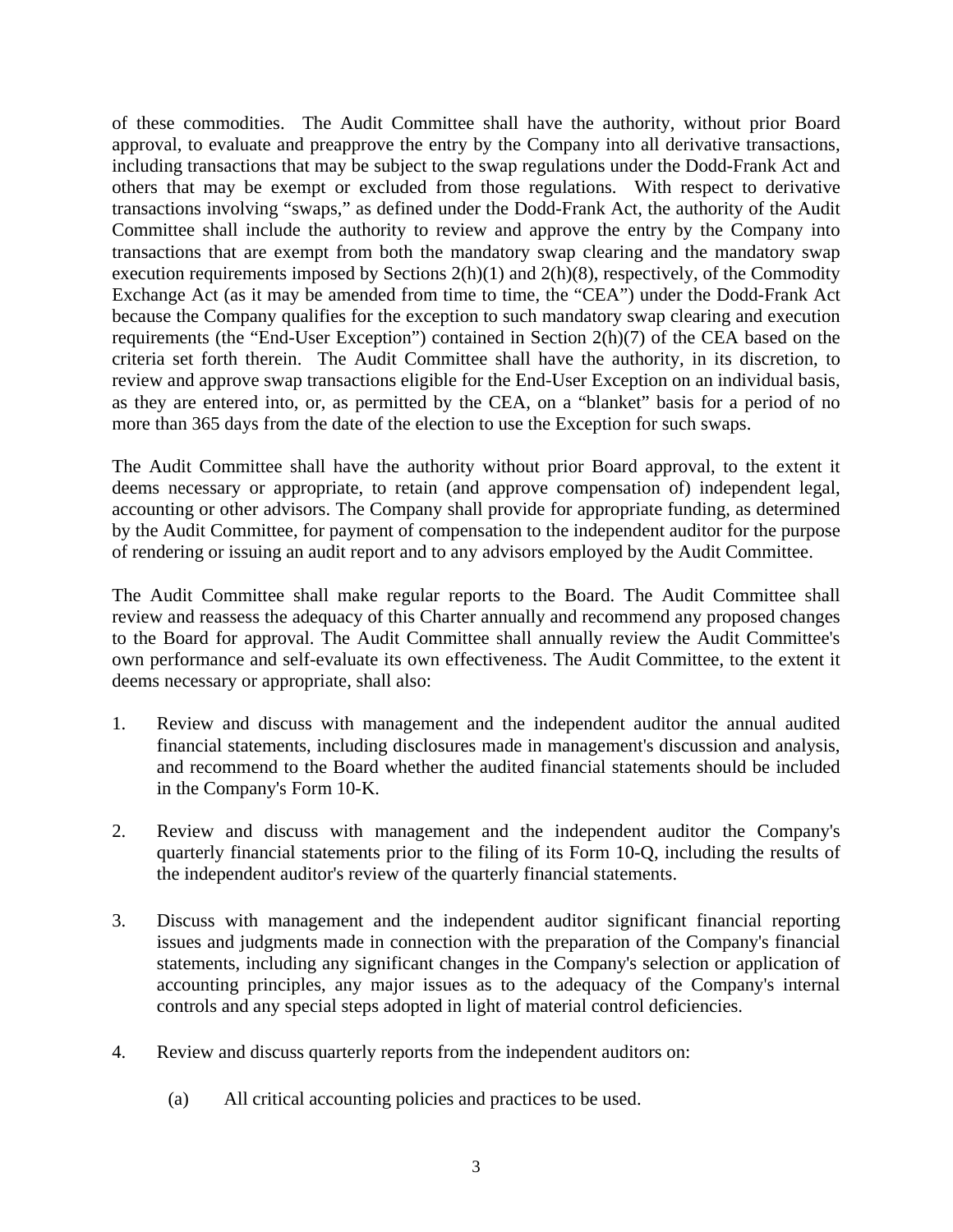- (b) All alternative treatments of financial information within generally accepted accounting principles that have been discussed with management, ramifications of the use of such alternative disclosures and treatments, and the treatment preferred by the independent auditor.
- (c) Other material written communications between the independent auditor and management, such as any management letter or schedule of unadjusted differences.
- 5. Discuss with management the Company's earnings press releases, including the use of "pro forma" or "adjusted" non-GAAP information, as well as financial information and earnings guidance provided to analysts and rating agencies. Such discussion may be done generally (consisting of discussing the types of information to be disclosed and the types of presentations to be made).
- 6. Discuss with management and the independent auditor the effect of regulatory and accounting initiatives as well as off-balance sheet structures on the Company's financial statements.
- 7. Discuss with management the Company's major financial risk exposures and the steps management has taken to monitor and control such exposures, including the Company's risk assessment and risk management policies.
- 8. Discuss with the independent auditor the matters required to be discussed by Statement on Auditing Standards No. 61 relating to the conduct of the audit, including any difficulties encountered in the course of the audit work, any restrictions on the scope of activities or access to requested information, and any significant disagreements with management.
- 9. Review disclosures made to the Audit Committee by the Company's Chief Executive Officer and Chief Financial Officer during their certification process for the Form 10-K and Form 10-Q about any significant deficiencies in the design or operation of internal controls or material weaknesses therein and any fraud involving management or other employees who have a significant role in the Company's internal controls. Review and discuss any significant changes in internal controls with the Chief Financial Officer and Chief Executive Officer.
- 10. Review and evaluate the lead partner of the independent auditor team.
- 11. Obtain and review a report from the independent auditor at least annually regarding (a) the independent auditor's quality-control procedures, (b) any material issues raised by the most recent internal quality-control review, or peer review, of the firm, or by any inquiry or investigation by governmental or professional authorities within the preceding five years respecting one or more independent audits carried out by the firm, (c) any steps taken to deal with any such issues, and (d) all relationships between the independent auditor and the Company. Evaluate the qualifications, performance and independence of the independent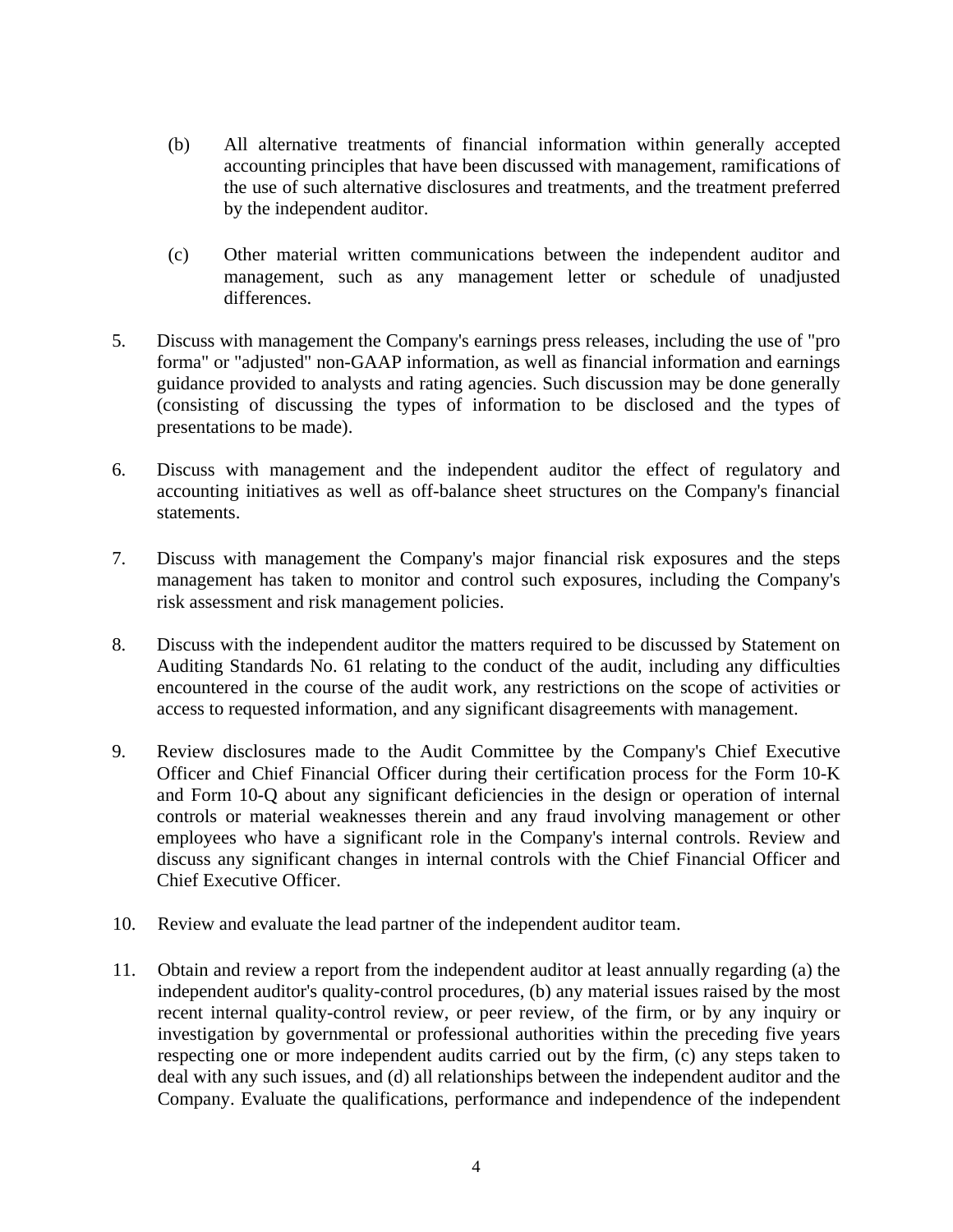auditor, including considering whether the auditor's quality controls are adequate and the provision of permitted non-audit services is compatible with maintaining the auditor's independence, taking into account the opinions of management and internal auditors. The Audit Committee shall present its conclusions with respect to the independent auditor to the Board.

- 12. Ensure the rotation of the audit partners as required by applicable laws and regulations. Consider whether, in order to assure continuing auditor independence, it is appropriate to adopt a policy of rotating the independent auditing firm on a regular basis.
- 13. Recommend to the Board policies for the Company's hiring of employees or former employees of the independent auditor who participated in any capacity in the audit of the Company.
- 14. Discuss with the national office of the independent auditor issues on which they were consulted by the Company's audit team and matters of audit quality and consistency.
- 15. Meet with the independent auditor prior to the audit to discuss the planning and staffing of the audit.
- 16. Review the appointment and replacement of any internal auditing personnel.
- 17. Review the significant reports to management prepared by the internal auditing department and management's responses.
- 18. Discuss with the independent auditor and management the internal audit department responsibilities, budget and staffing and any recommended changes in the planned scope of the internal audit.
- 19. Review with the independent auditor any difficulties the auditor encountered in the course of its audit work (including any restrictions on the scope of the auditor's activities or on access to any information, and any significant disagreements with management) and management's responses thereto.
- 20. Obtain from the independent auditor assurance that Section 10A(b) of the Exchange Act has not been implicated, in that such independent auditor has not detected or otherwise become aware of information indicating an illegal act (whether or not it may have a material effect on the Company's financial statements) has or may have occurred, or if such illegal acts have or may have occurred, then the Audit Committee shall have received assurance from the independent auditor that the procedures, notices and resignations (as appropriate) contained in Section 10A(b) of the Exchange Act have been complied with by the independent auditor.
- 21. Obtain reports from management, the Company's internal audit staff and the independent auditor to the effect that none of these persons have any information or knowledge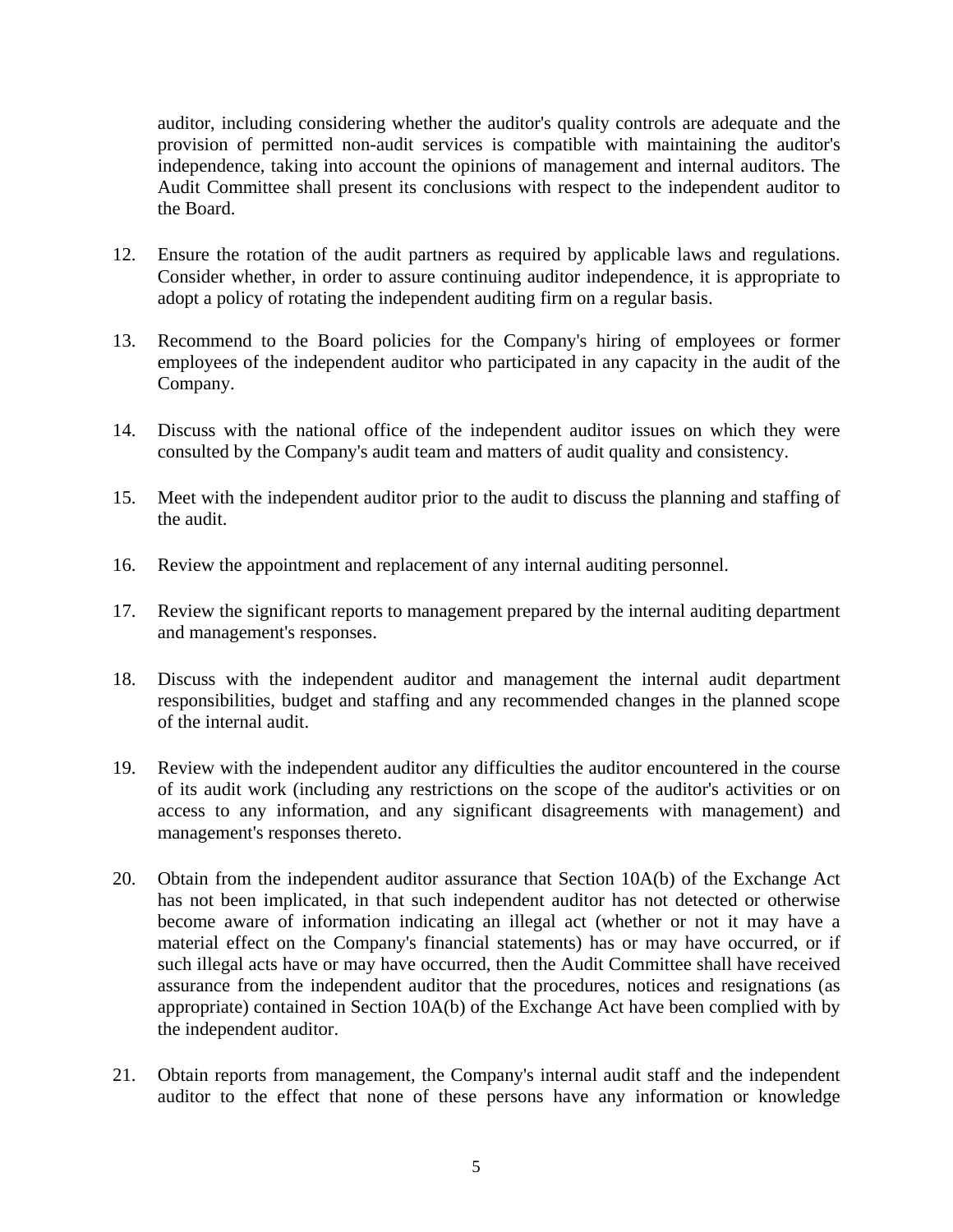indicating that the Company is not in conformity with applicable legal requirements and the Company's Code of Ethics for Senior Financial Officers and its Code of Business Conduct and Ethics. Review reports and disclosures of insider and affiliated party transactions. Advise the Board with respect to the Company's policies and procedures regarding compliance with applicable laws and regulations and with the Company's Code of Ethics for Senior Financial Officers and its Code of Business Conduct and Ethics.

- 22. Establish procedures for the receipt, retention and treatment of complaints received by the Company regarding accounting, internal accounting controls or auditing matters, and the confidential, anonymous submission by employees of concerns regarding questionable accounting or auditing matters.
- 23. Discuss with management and the independent auditor any correspondence with regulators or governmental agencies and any published reports which raise material issues regarding the Company's financial statements or accounting policies.
- 24. Discuss with the Company's outside legal counsel, to the extent deemed appropriate, matters that may have a material impact on the financial statements or the Company's compliance policies.
- 25. Receive and appropriately act upon any reports or disclosures from the Company's outside legal counsel as may be required by Section 307 of the Sarbanes-Oxley Act of 2002 and the rules and regulations promulgated by the Commission thereunder, if any.
- 26. Review, and discuss with management, at least once a year, the Company's current hedging strategy to evaluate the effectiveness of that strategy and determine whether any changes should be made, including the Company's use of swaps and other derivatives, the types and attributes of those transactions (including the advisability of entering into uncleared swaps not executed on an exchange), and whether any blanket approval of uncleared swap transactions remains appropriate to the implementation of the Company's hedging strategy or whether the Audit Committee should approve uncleared swaps, instead, on a case-by-case basis, as part of the Company's overall use of derivatives.

In the event the Company's use of derivatives as part of a hedging strategy is altered following a review and reauthorization by the Audit Committee of a blanket approval of uncleared swap transactions, the Audit Committee shall reevaluate its decision to grant blanket approval of these transactions in order to confirm that such blanket approval is still appropriate and is consistent with the Company's election of the End-User Exception and its use of derivatives generally.

27. Review and confirm, at least annually, that the nature of the Company's business activities and its use of swaps and other derivatives as a tool to mitigate or hedge the commercial risks inherent in its business satisfy the eligibility requirements contained in the CEA for election by the Company of the End-User Exception that will permit the Company to enter into uncleared swaps not executed on a board of trade designated as a derivatives contract